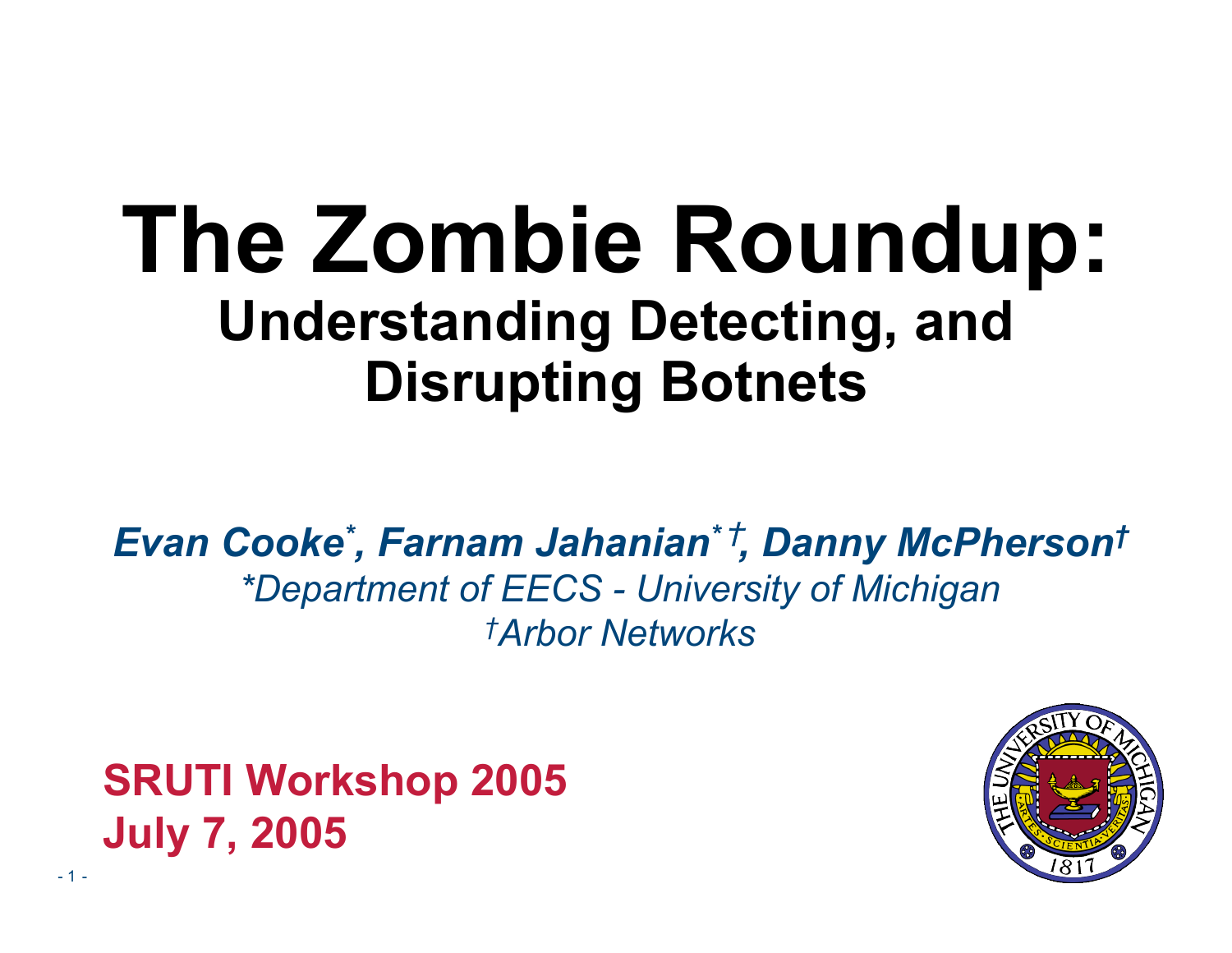

### **The Old Days…**

#### Washingtonpost.com sign In | Register Now

|                      |  | NEWS OPINION SPORTS ARTS & LIVING Discussions   Photos & Video   Enter |     |         |
|----------------------|--|------------------------------------------------------------------------|-----|---------|
| SEARCH: ● News ● Web |  |                                                                        | $g$ | powered |

By David McGuire and Brian Krebs

Tuesday, October 22, 2002; 5:40 PM

washingtonpost.com Staff Writers

washingtonpost.com > Technology > Tech Policy > Security



**且 Print This Article** 

E-Mail This Article

**MOST VIEWED ARTICLES** 

On the Site Technology Updated 1:16 p.m. ET

· China a Weak Ally on Piracy

The heart of the Internet sustained its largest and most sophisticated attack ever, starting late Monday, according officials at key online backbone organizations.

**Attack On Internet Called Largest Ever** 



## **These attacks disrupt infrastructure**

**Worms**



**DoS**

**Site Index Site Search Forums** Archives

February 8,2000

Home

#### **Yahoo Attributes a Lengthy Service Failure to an Attack**

**By MATT RICHTEL BIO** 

AN FRANCISCO, Feb. 7 -- Yahoo Inc. blamed a "planned attack" by computer hackers for a service failure that lasted nearly three hours today, in a rare interruption of one of the most popular and best performing sites on the World Wide Web.



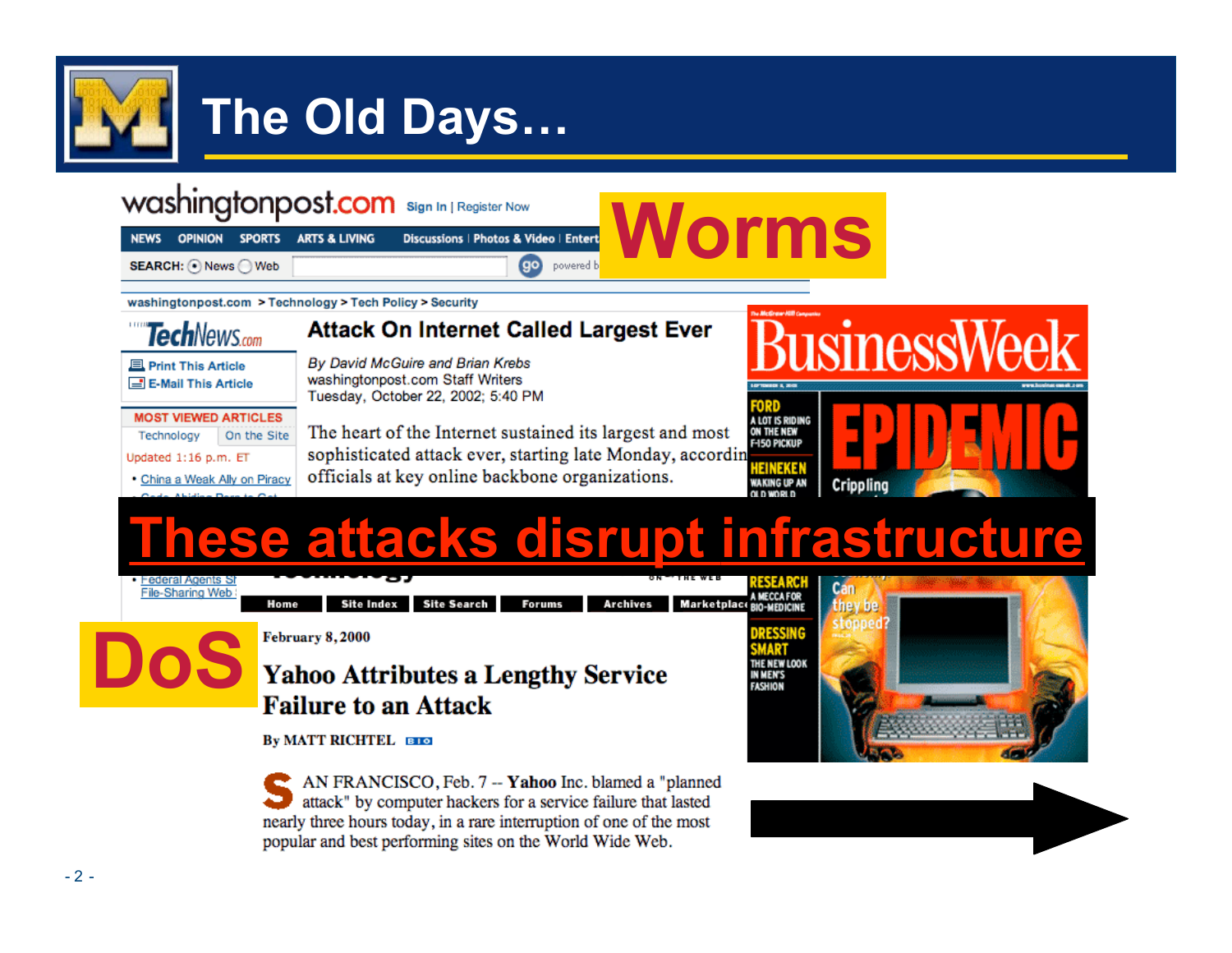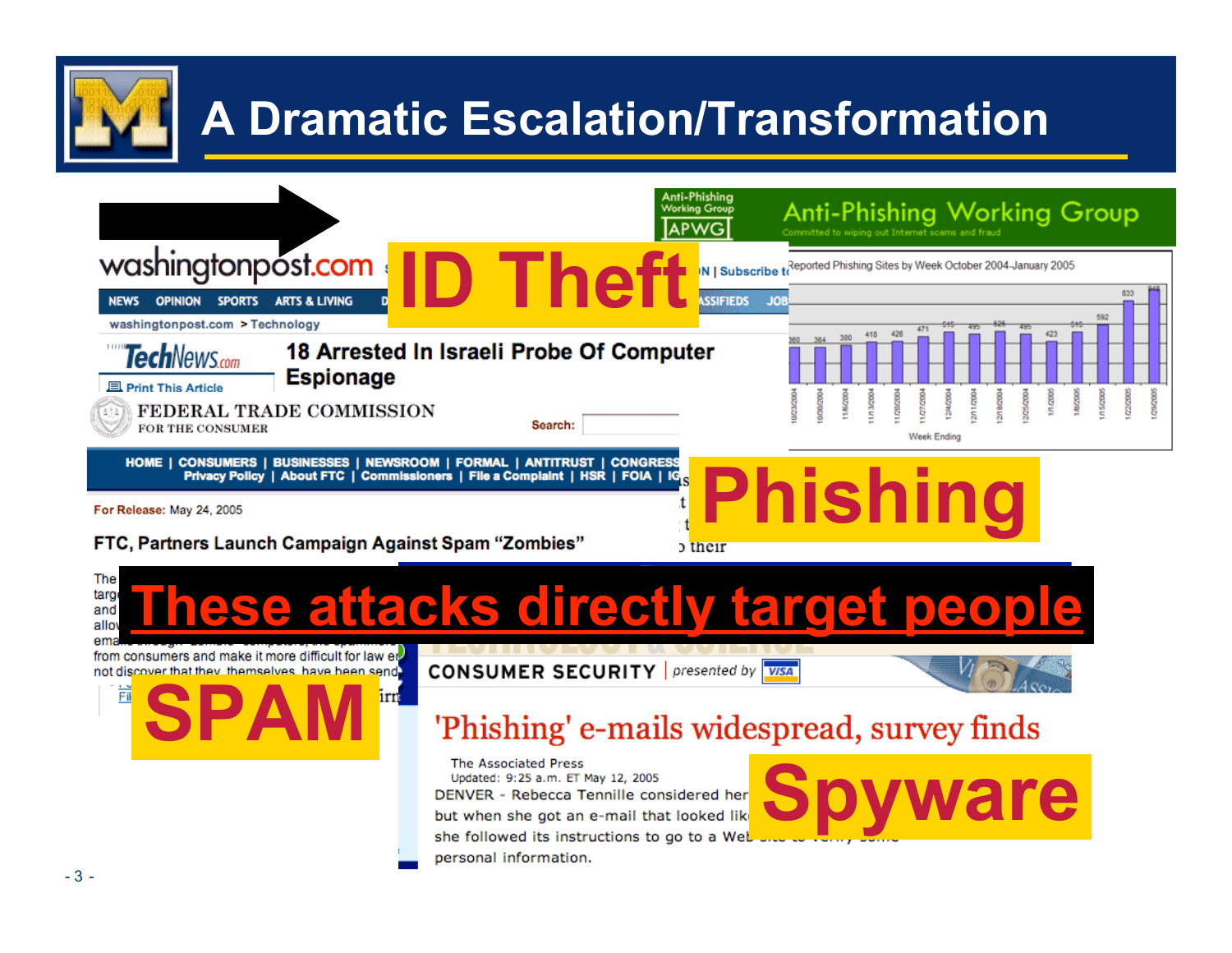

- New *personal* attacks often rely on an another resource (e.g. phishing site, SPAM relay)
- Anonymous use of resource highly desirable => attackers use another compromised system as a proxy!

*Attackers have learned a compromised system is more useful alive than dead!*

**This talk is about detecting and disrupting access to the anonymous infrastructure used in these attacks**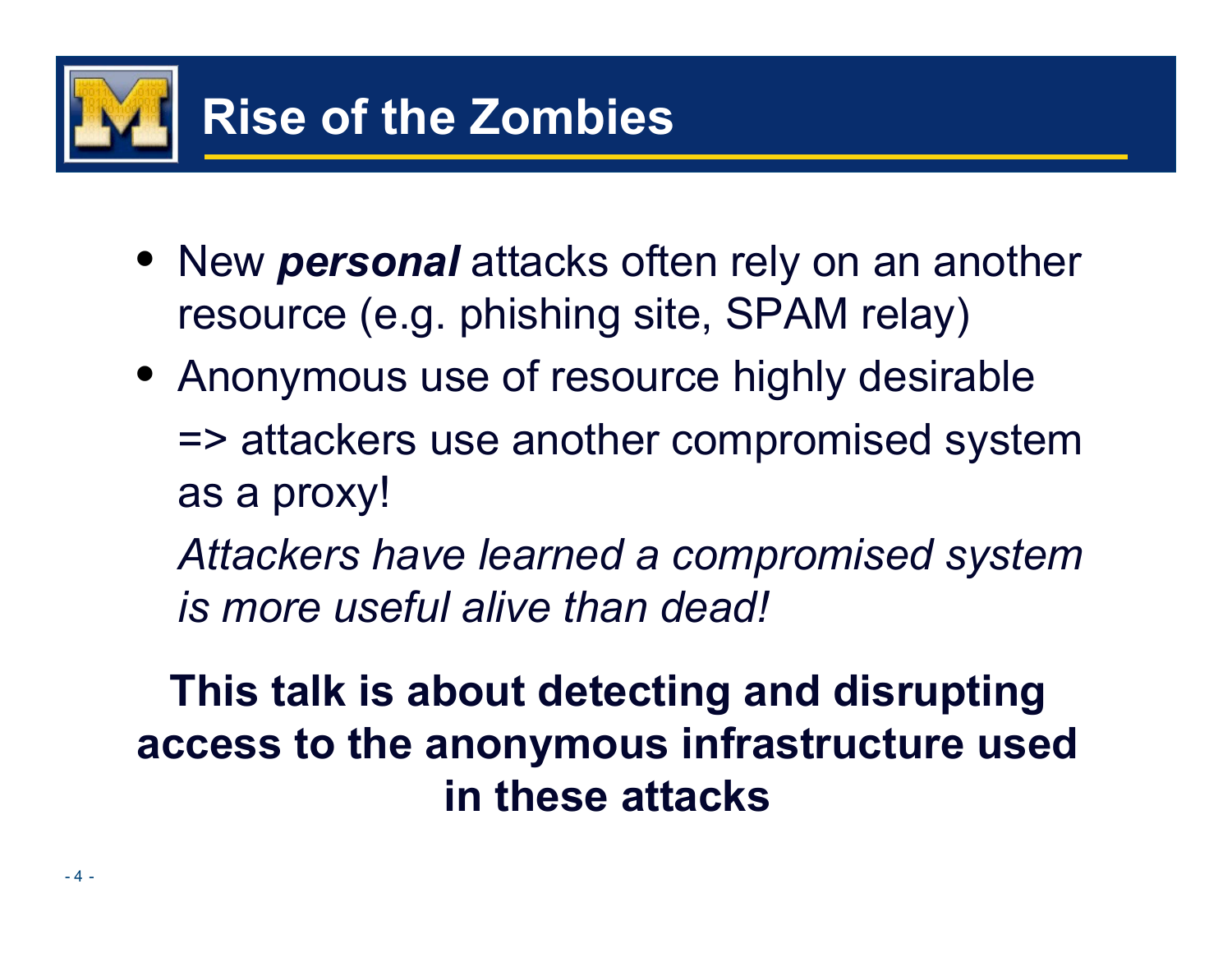

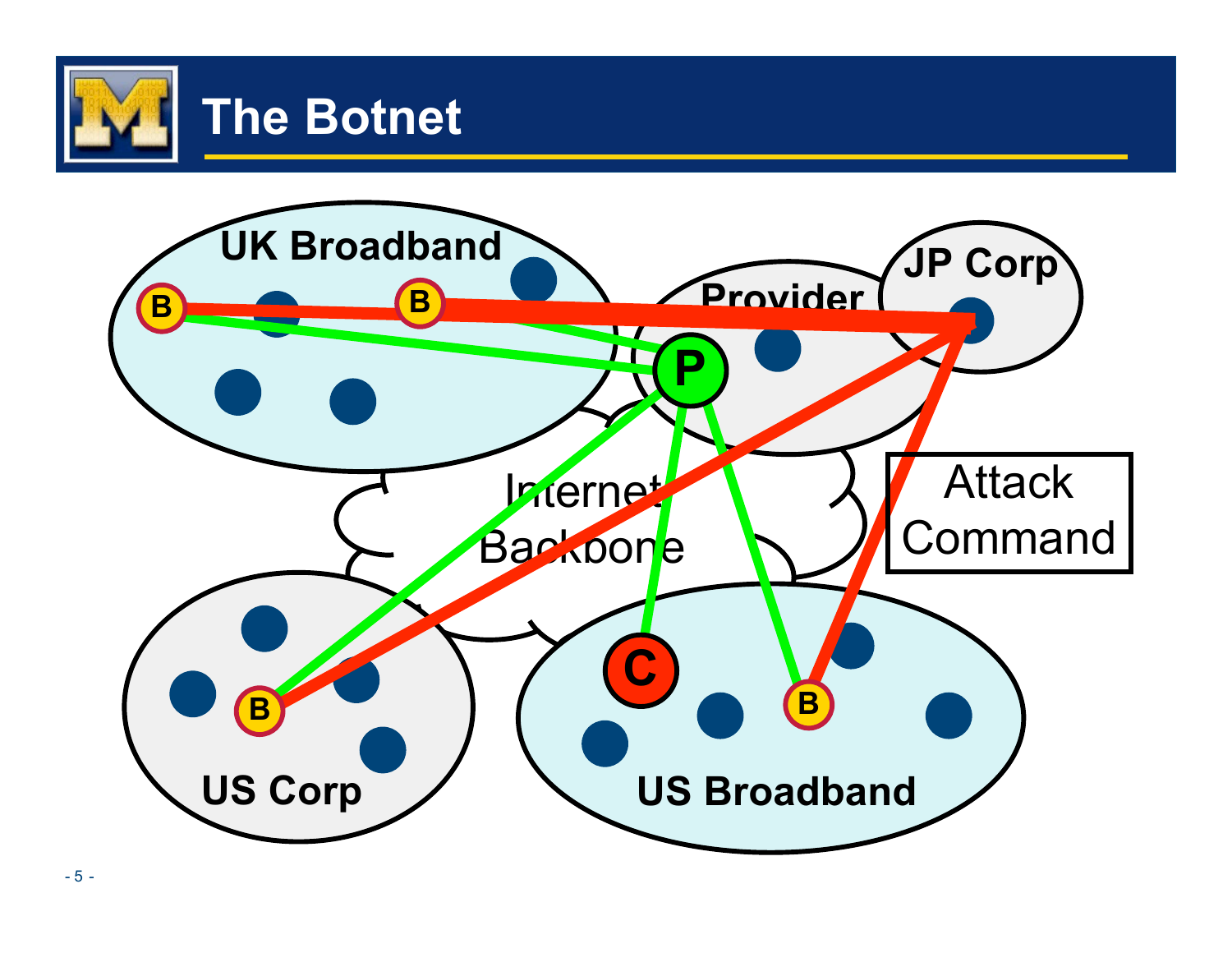## **Bot History and Structure**

- Not New: An original use, help Internet Relay Chat (IRC) Operators (*Eggdrop/1993*)
- Nefarious attack bots soon emerged (*DDoS*)
- Developed Sophisticated Hiding and Attack Capabilities (*SubSeven, Bot/Bionet Bot*)
- Modern Bots: (*AgoBot[PhatBot],GTBot[rBot]*)

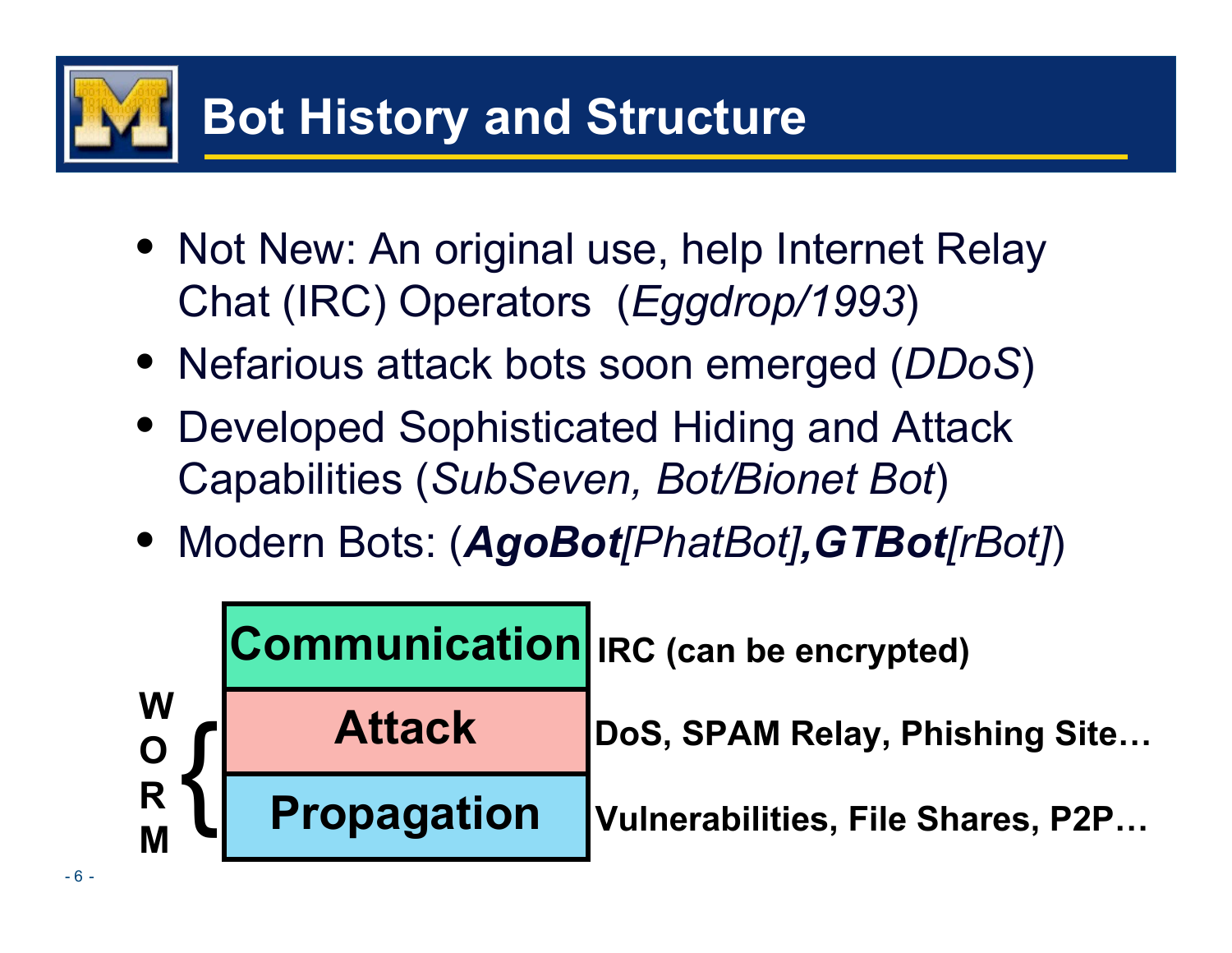

• Total infected bot hosts **800,000 - 900,000** [CERT CA-2003-08]

#### > **100,000 nodes/botnet**

- **1000's of new bots** each day [Symantec 2005]
- Many articles/press citing thousands of infected hosts [IEEE S&P, Register]
- Difficult to measure:

=> Population likely *much much* larger!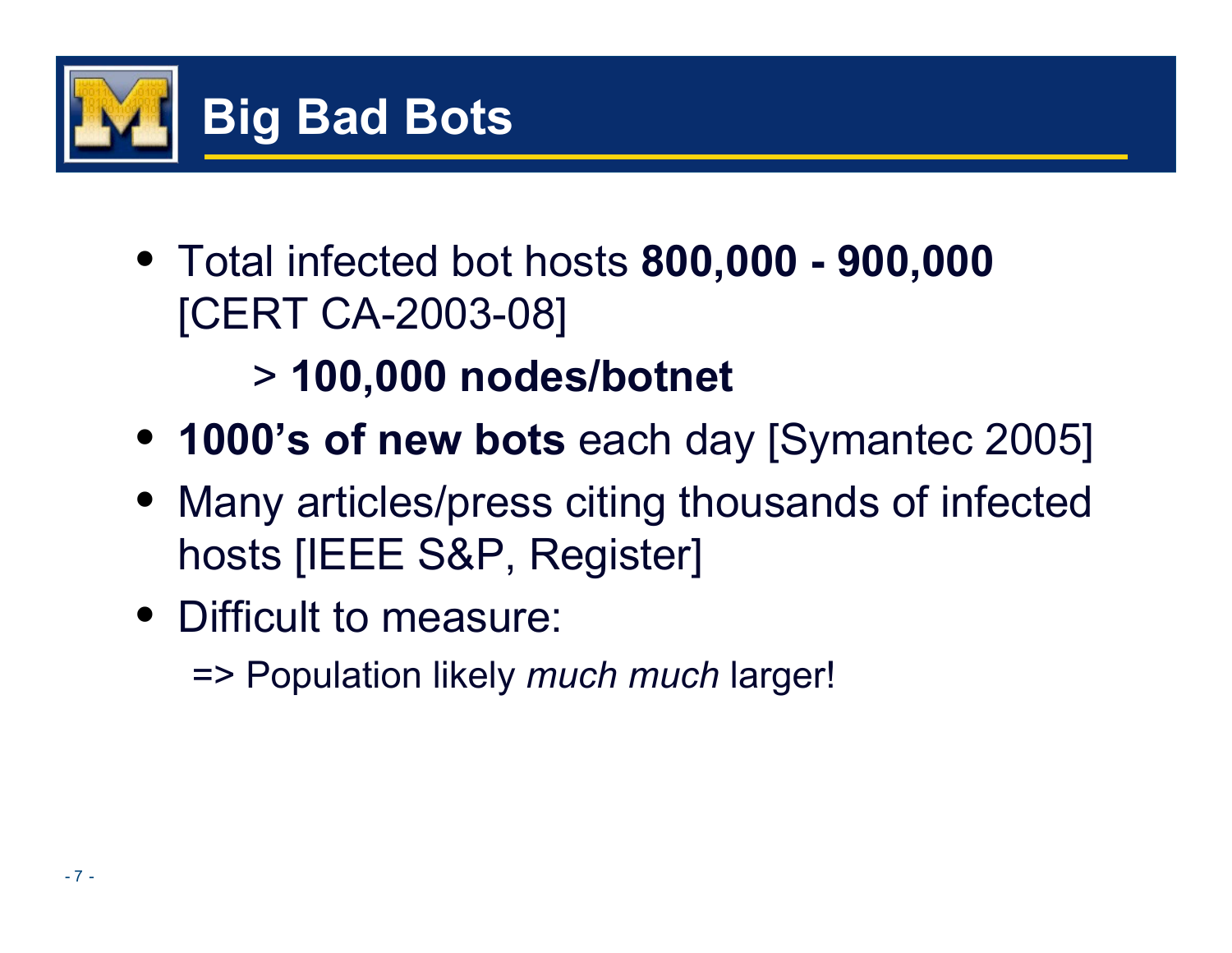# **Bot/Botnet Measurements - Operators**

- Very little hard data on botnets!
- We asked operators (five Tier-1 & Tier-2 ops):
	- They are actively fighting the problem
	- # of Botnets *increasing*
	- Bots per Botnet *decreasing Used to be 80k-140k, now 1000s (evasion/economics?)*
	- More firepower:

*Broadband (1Mbps Up) x 100s == OC3!!!*

• Custom botnets (all .edu, .gov/.mil) - economics?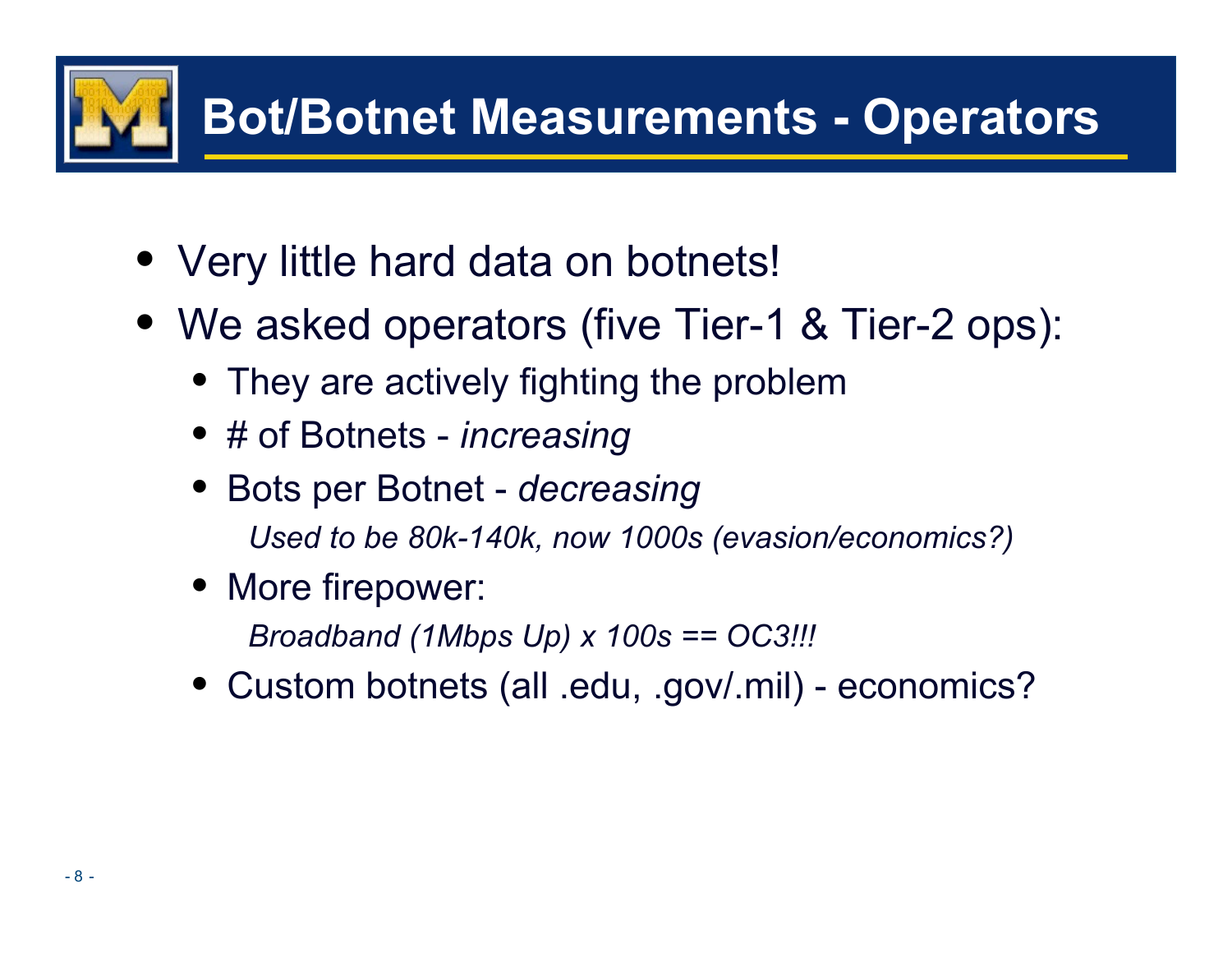### **Bot/Botnet Measurements - Honeypot**

- Windows 2000/XP Honeypot
- Placed behind proxy:
	- 1. Rate limit traffic 12KB/s
	- 2. Disallow local network
	- 3. Log all traffic
- 12 experimental runs over a month:
	- 12-72 hour traces  $> 100MBs$
	- Recruited into least **15 unique botnets**
	- Bots used DCOM/RPC, LSASS
	- **=> Bots are extremely prevalent**

Successful and failed outgoing connections from bot infected honeypot

 Just 2 worm infections during the experiment!

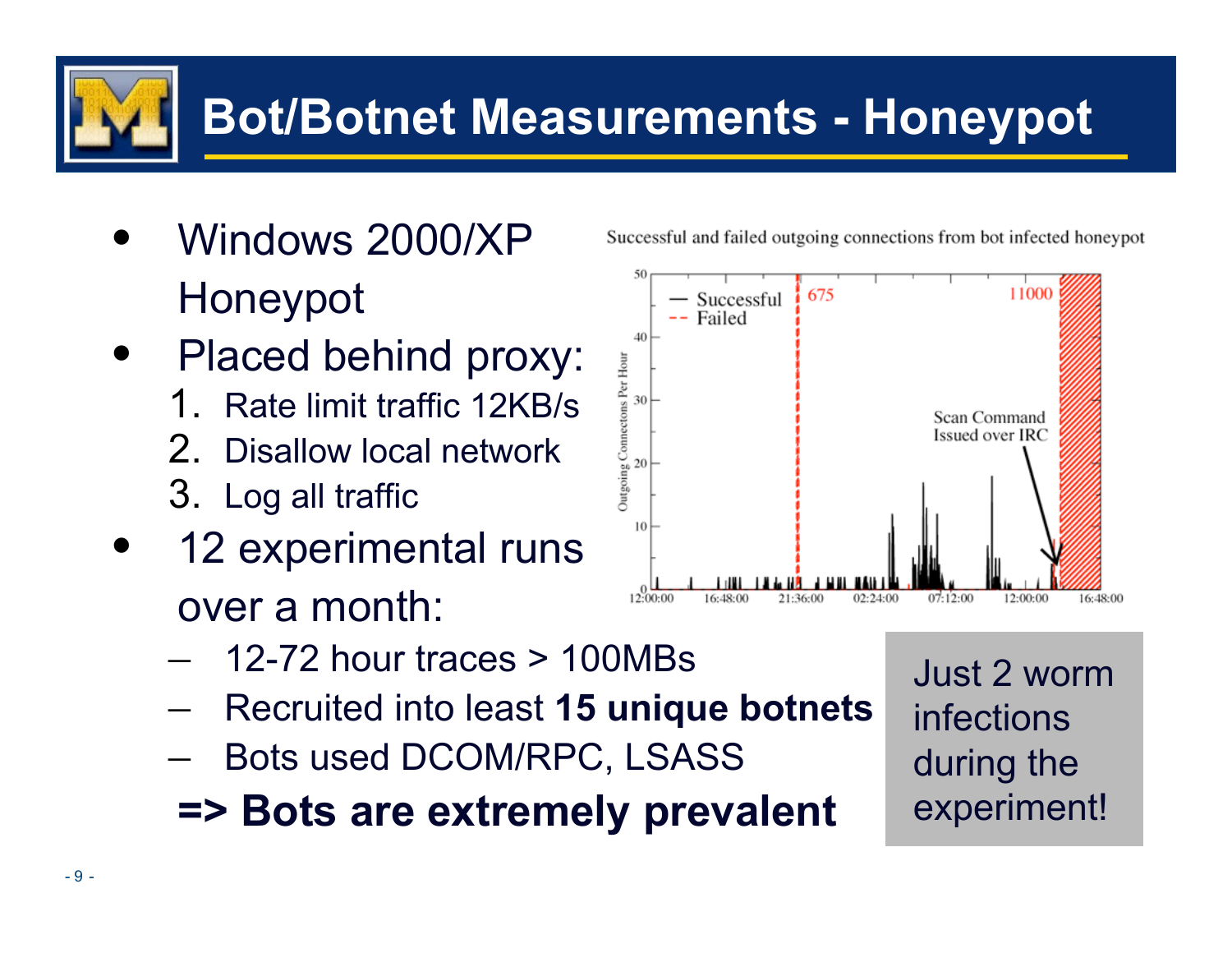

- 1. Prevent systems from getting infected
- 2. Directly detect *bot* communications between *bots* and between *bots* and *bot controllers*
- 3. Detect the secondary features of a *bot* infection like propagation or attacks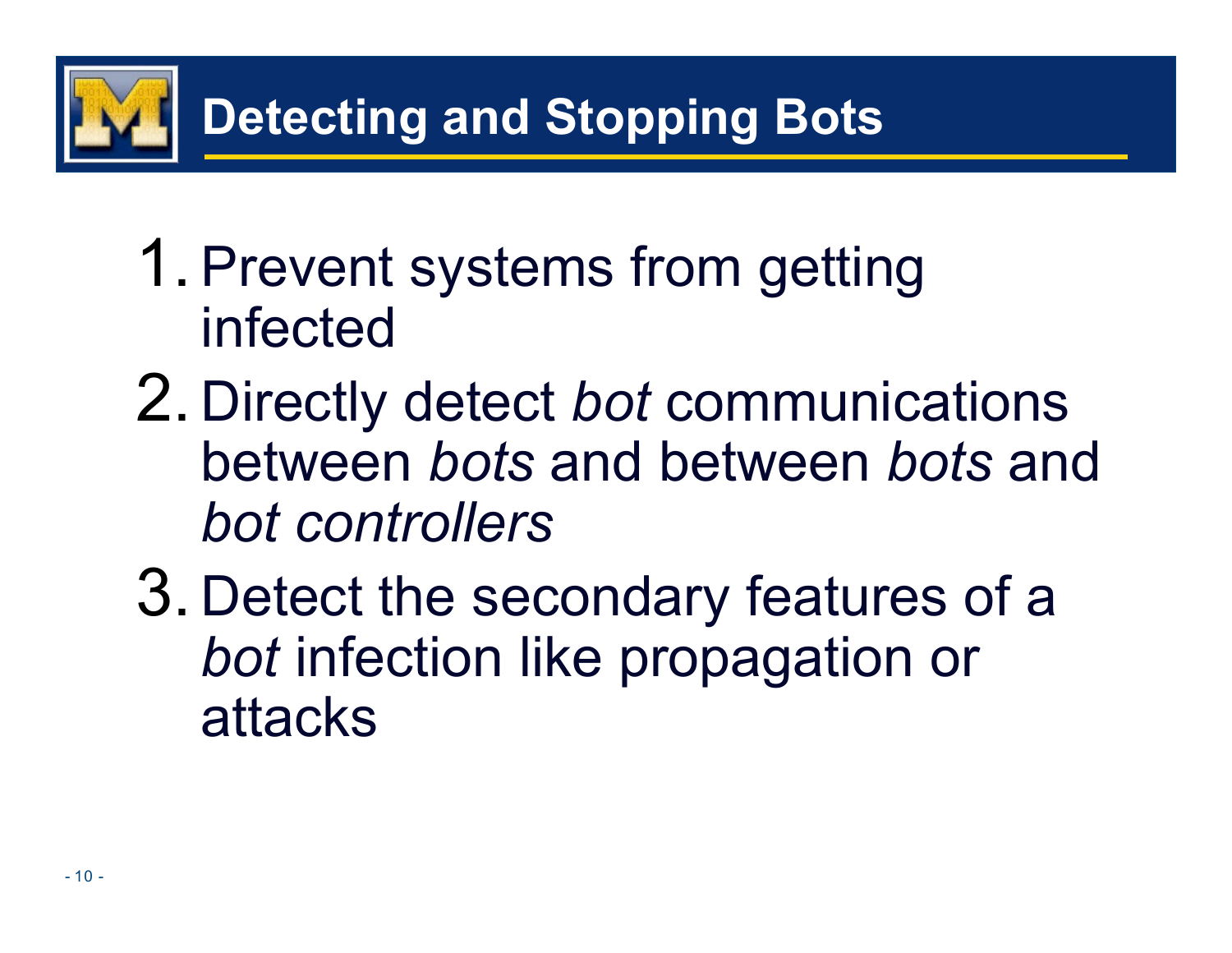

- Well developed methods:
	- Anti-virus
	- Firewalls
	- Patching



- But:
	- Might not directly control of systems (ISPs)
	- Can't upgrade certain systems (Win98 DAQ)
	- Complex infection vectors: App-level (javascript, AIM)
	- Custom threat (Israeli trojan)
- Naïve to assume 100% protected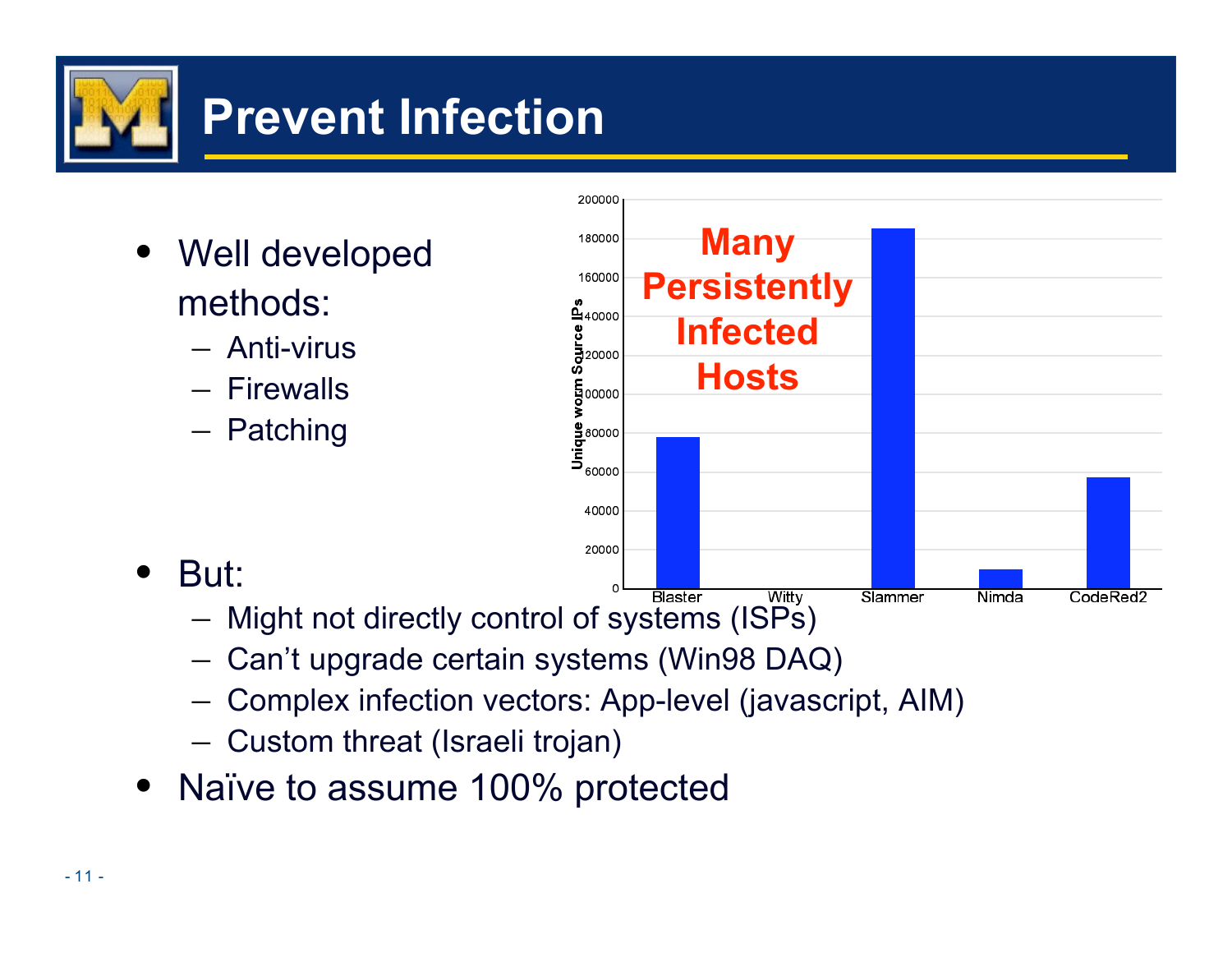

• Many bots use IRC for Command and Control



Detect IRC Bot Commands

- Offramp TCP port 6667
- Inspect Payloads (*advscan*…) [honeynet05]
- IRC Behavior [Racine04]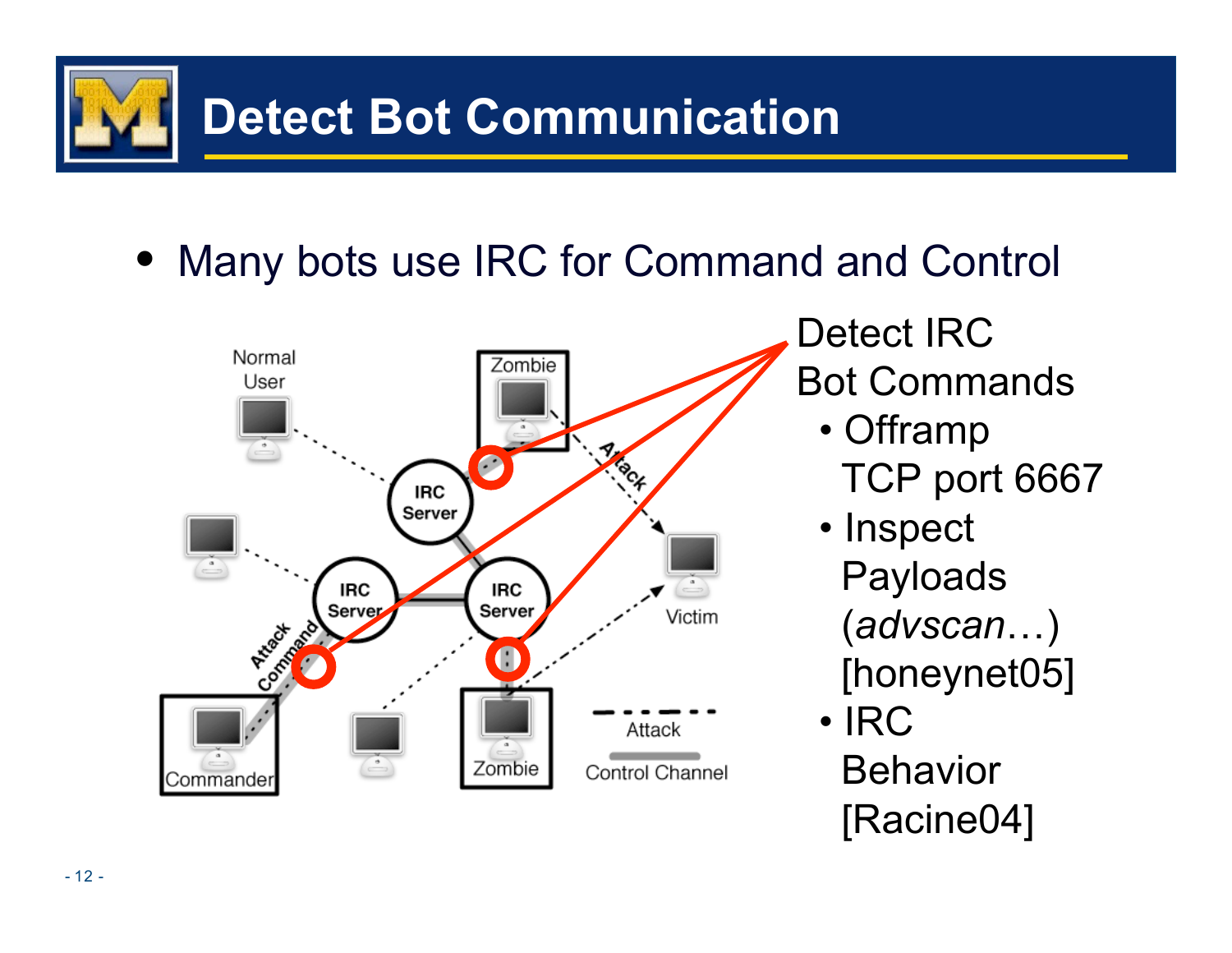

### **Detecting Bot Communication…**

#### **Less knowledge of peers per Bot**

| eers per Dor                                    |                    | <b>Design</b>     |                     | <b>Message</b> |                      |  |  |
|-------------------------------------------------|--------------------|-------------------|---------------------|----------------|----------------------|--|--|
|                                                 | <b>Topology</b>    | <b>Complexity</b> | <b>Detectablity</b> | <b>Latency</b> | <b>Survivability</b> |  |  |
|                                                 | <b>Centralized</b> | Low               | <b>Medium</b>       | Low            | Low                  |  |  |
|                                                 | Peer-to-Peer       | <b>Medium</b>     | Low                 | <b>Medium</b>  | <b>Medium</b>        |  |  |
|                                                 | Random             | Low               | High                | High           | High                 |  |  |
| <b>Taxonomy of Bot Communication Topologies</b> |                    |                   |                     |                |                      |  |  |

- Reliance on detecting *Bot Communication* degenerates into **arms race** between bot authors and defenders
- Communication is very flexible
	- Easy to Encrypt/Obfuscate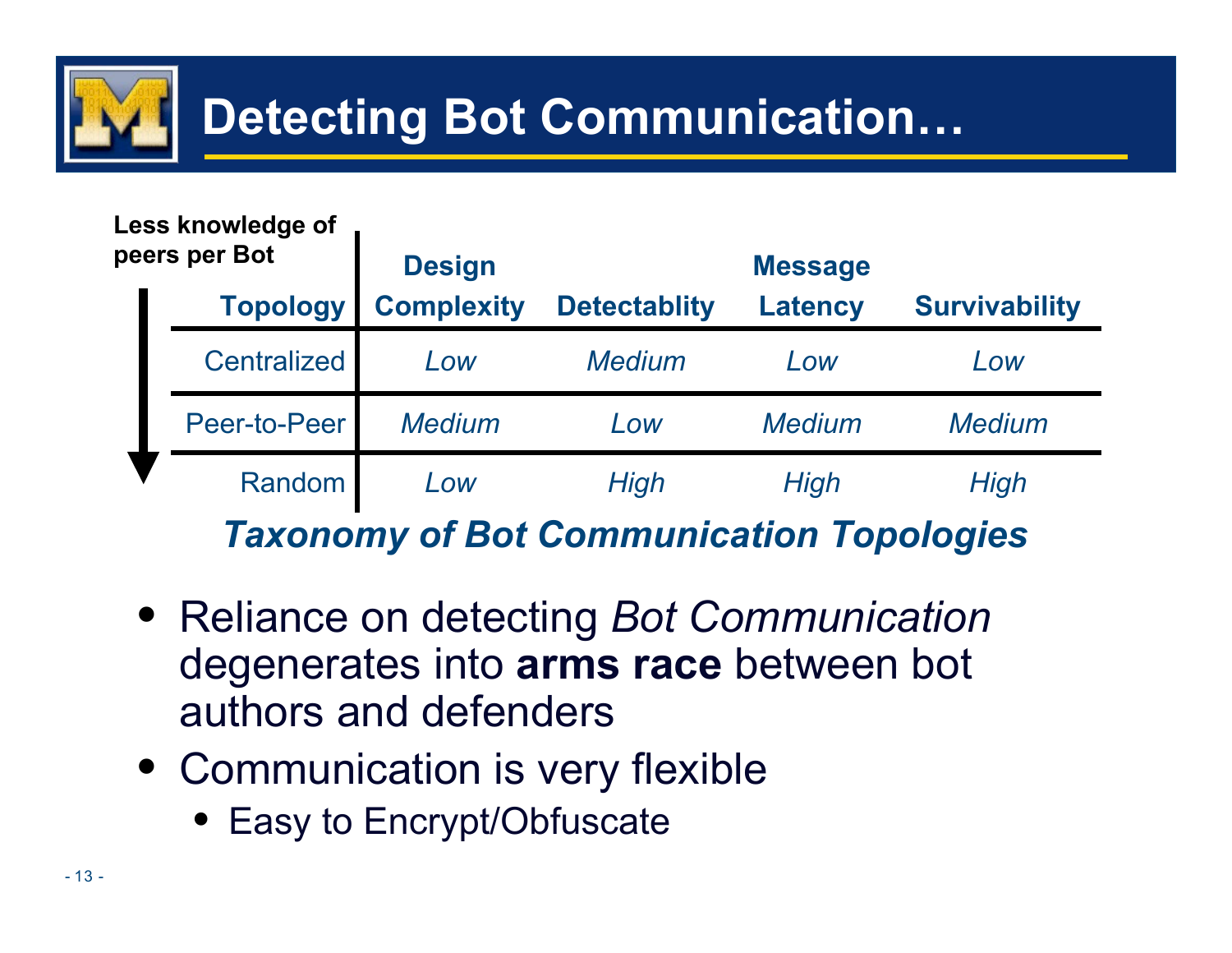

• Relying on detecting bot communication is *not* viable in the long term

**Attack**

- Leverage *all* available bot characteristics
- Build detectors for each bot behavior

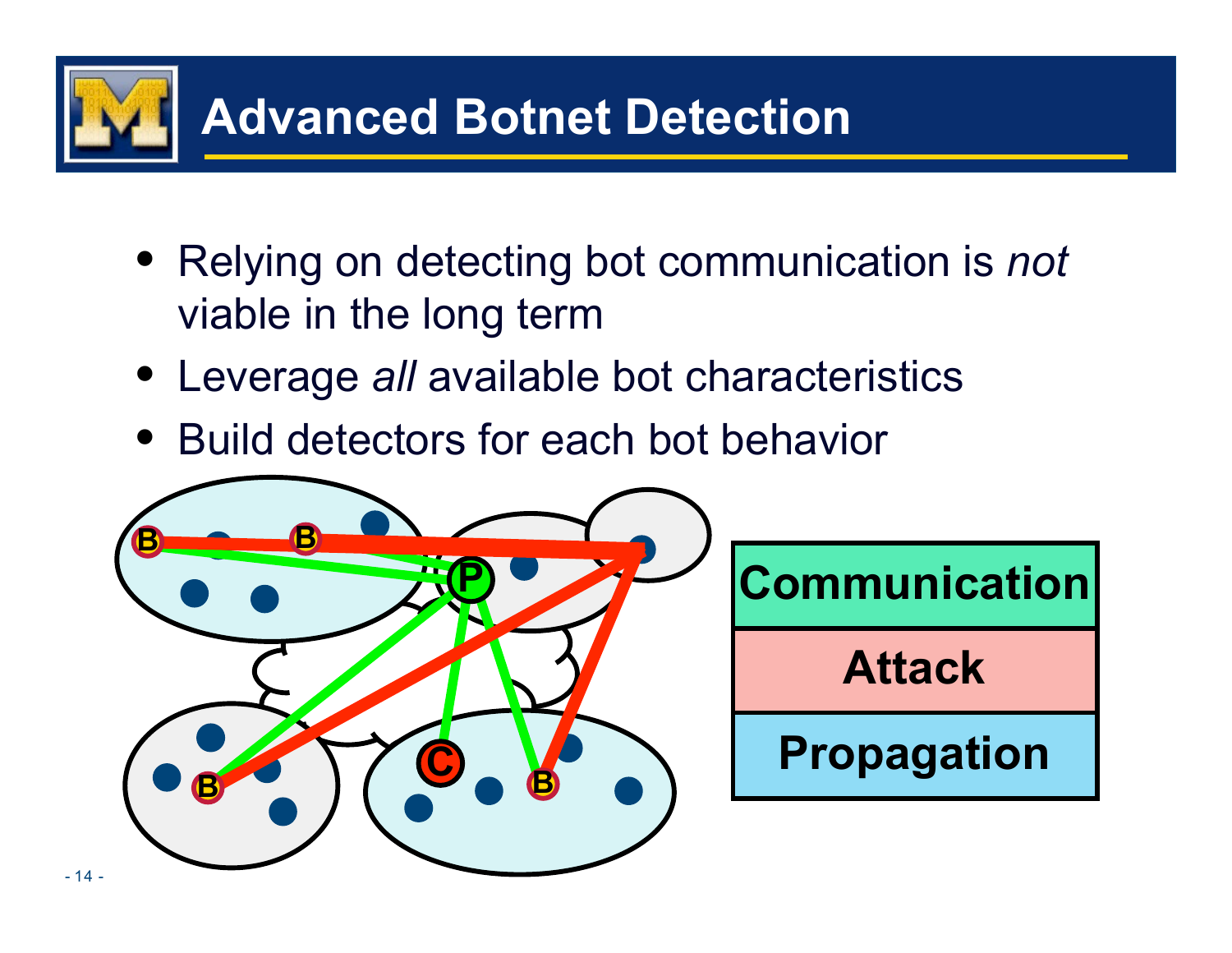

- Preliminary evidence very promising:
- Strong correlation between bot *communication* and bot *propagation*

Correlating data sources from a large live network (payloads & IMS dark IP sensors):

| <b>Bot Command Detected  </b> | ∆ IMS Detection Time | <b>Scan Type</b>     |
|-------------------------------|----------------------|----------------------|
| ipscan r.r.r.r dcom2          | 11 secs              | <b>Global Random</b> |
| ipscan s.s.s.s dcom2          | 0 secs               | Global Seq.          |
| ipscan 24.s.s.s dcom2         |                      | Local 24/8 Seq.      |
| ipscan 69.27.s.s dcom2        |                      | Local 69.27/16 Seq.  |
| ipscan s.s.s lsass            | 0 secs               | Local /8 Seq.        |
| ipscan s.s webdav3            | 0 secs               | Local /16 Seq.       |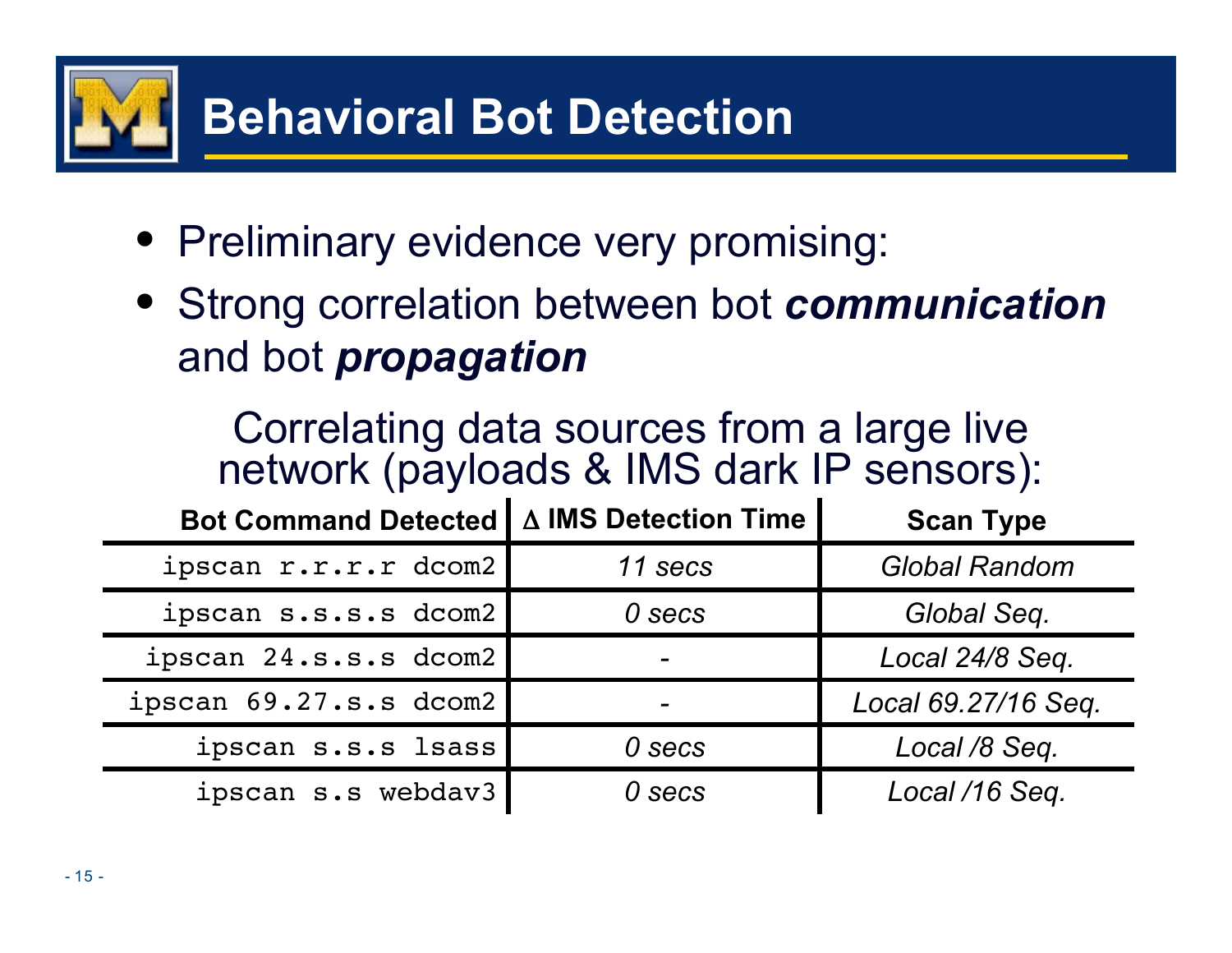

- Bots provide support infrastructure for a large range of devastating Internet attacks
- IRC-based botnet detection may be effective tool today
- Tomorrow must focus on holistic view of bot behavior
- Interesting questions:
	- How do we measure bots?
	- Who is responsible for cleanup? (Organizations/ISPs/Law Enforcement)
	- Global enforcement => bots in US attack China?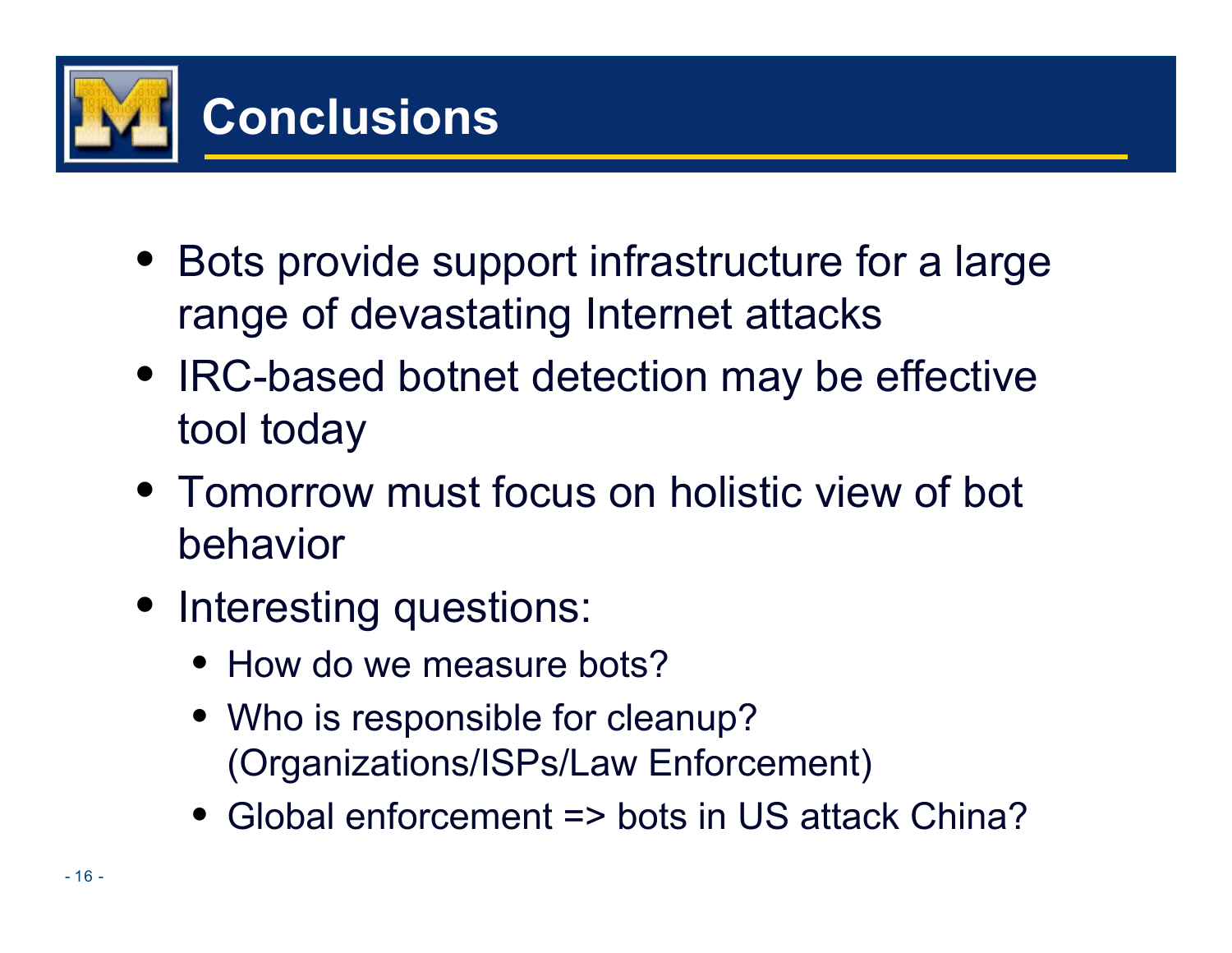

• Questions?

Many thanks to Michael Bailey, Jose Nazario, Chris Morrow, Tim Battles, Nicolas Fischbach, and Rob Thomas for helpful comments and feedback.

http://ims.eecs.umich.edu ims@umich.edu